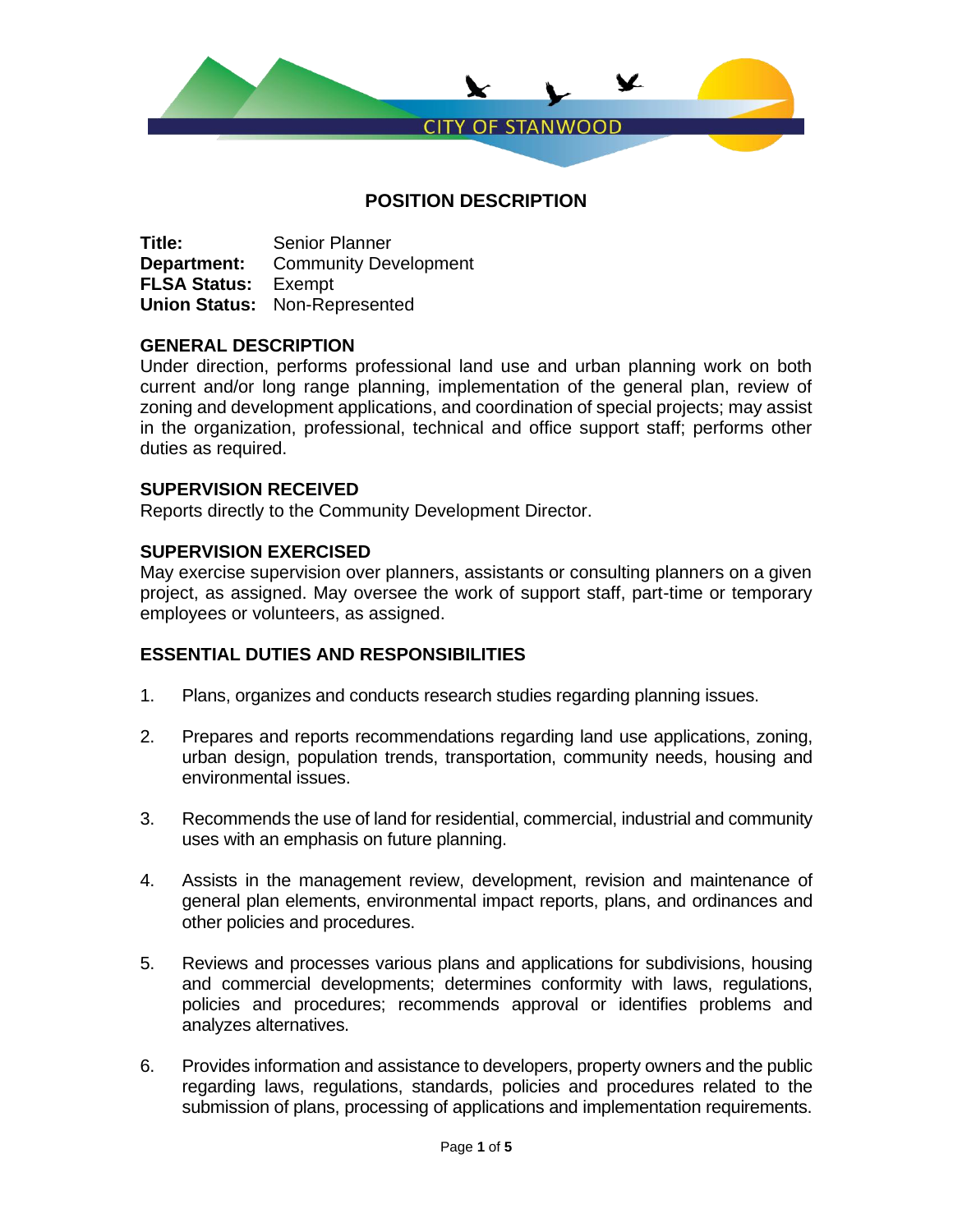

- 7. Assists in the management responsibilities for the activities, operations and services of the Community Development Department; may coordinate, review or participate in the work of the others in the Department as well as support staff in data collection, analysis, plan formulation, implementation and maintenance of a wide variety of planning and zoning activities.
- 8. Provides interpretation of planning ordinances to other staff, the city elected and appointed officials, as well as the public on an as needed basis.
- 9. Coordinates activities with other City departments, outside agencies and organizations.
- 10. Makes presentations to boards, commissions, civic groups, hearing examiners and the general public; Establishes positive working relationships with representatives of community organizations, state/local agencies and associations, City staff, and the public.
- 11. Review construction plans and specifications, as-builts, and final plat documents when required.
- 12. May assist with construction inspections of infrastructure and other aspects associated with construction inspections when required.
- 13. Assists in the update and revision of the City's Comprehensive Plan and other long range plans, as needed.
- 14. Serves when assigned as a member of, or staff to a planning task force composed of citizens and/or city, county or state groups.
- 15. Manages and directs work of planning consultant, as assigned.
- 16. Manages and/or participates in public involvement programs, as assigned.
- 17. Performs other duties as assigned by the Community Development Director.

## **PERIPHERAL DUTIES**

Attends professional development workshops and conferences to keep abreast of trends and developments in the field of municipal planning.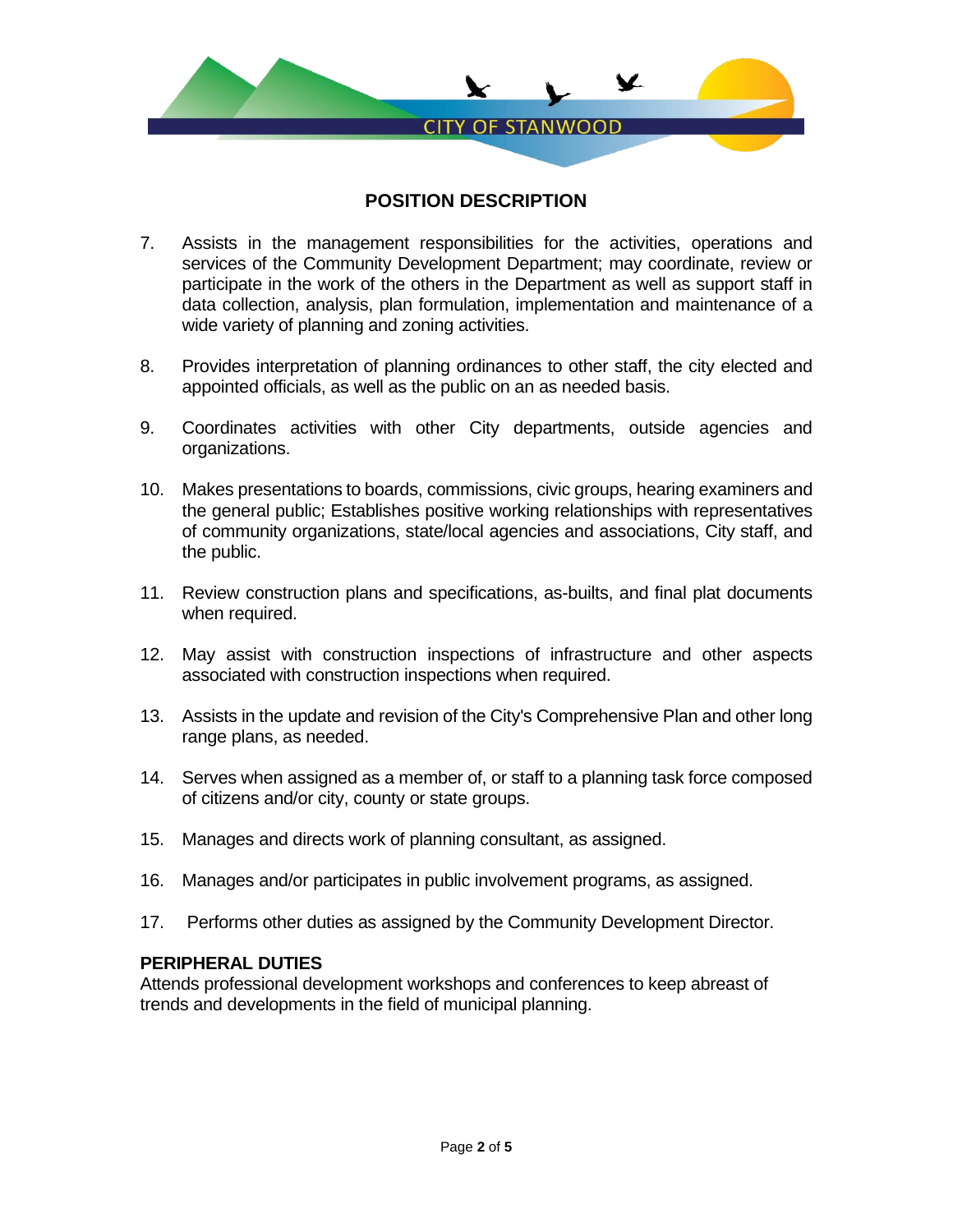

# **DESIRED MINIMUM QUALIFICATIONS**

#### Education and Experience:

- 1. Graduation from an accredited four-year college or university with a degree in land use planning, urban planning, landscape architecture or a closely related field, and;
- 2. Four to five years' experience in municipal or local government planning, or;
- 3. Any equivalent combination of education and experience, additional education substituting on a year for year basis for the required experience.

## Necessary Knowledge, Skills and Abilities:

- Senior level knowledge of Washington zoning and land use laws, as well as the comprehensive planning process.
- Senior level knowledge of current and public involvement processes.
- Senior level knowledge of land use regulation concepts (variances, zoning, density, etc.)
- Senior level knowledge of State Environmental Policy Act (SEPA) procedures.
- Senior level knowledge of land use and building permit processes.
- Senior level knowledge of Growth Management Act/Comprehensive Planning.
- Ability to understand and apply general engineering concepts.
- Working knowledge of personal computers.
- Familiarity with GIS applications.
- Strong ability to read site development and building plans, as well as subdivision plats and be able to articulate the details of those plans both orally and in writing.
- Skill in the area of drafting and designing.
- Skill in the operation of the listed tools and equipment.
- Ability to communicate effectively verbally and in writing with architects, contractors, developers, owners, supervisors, employees, and the general public.
- Ability to handle stressful situations, maintaining composure while under pressure.
- Ability to follow City safety guidelines and procedures.
- Ability to provide quality customer service to the public, demonstrating a professional and can-do attitude while administering City regulations.
- Ability to perform at a level commensurate with length of service.
- Ability to produce a quality work product in a timely and efficient manner.
- Ability to manage multiple tasks at one time and follow through on commitments.
- Ability to use good judgment in making decisions.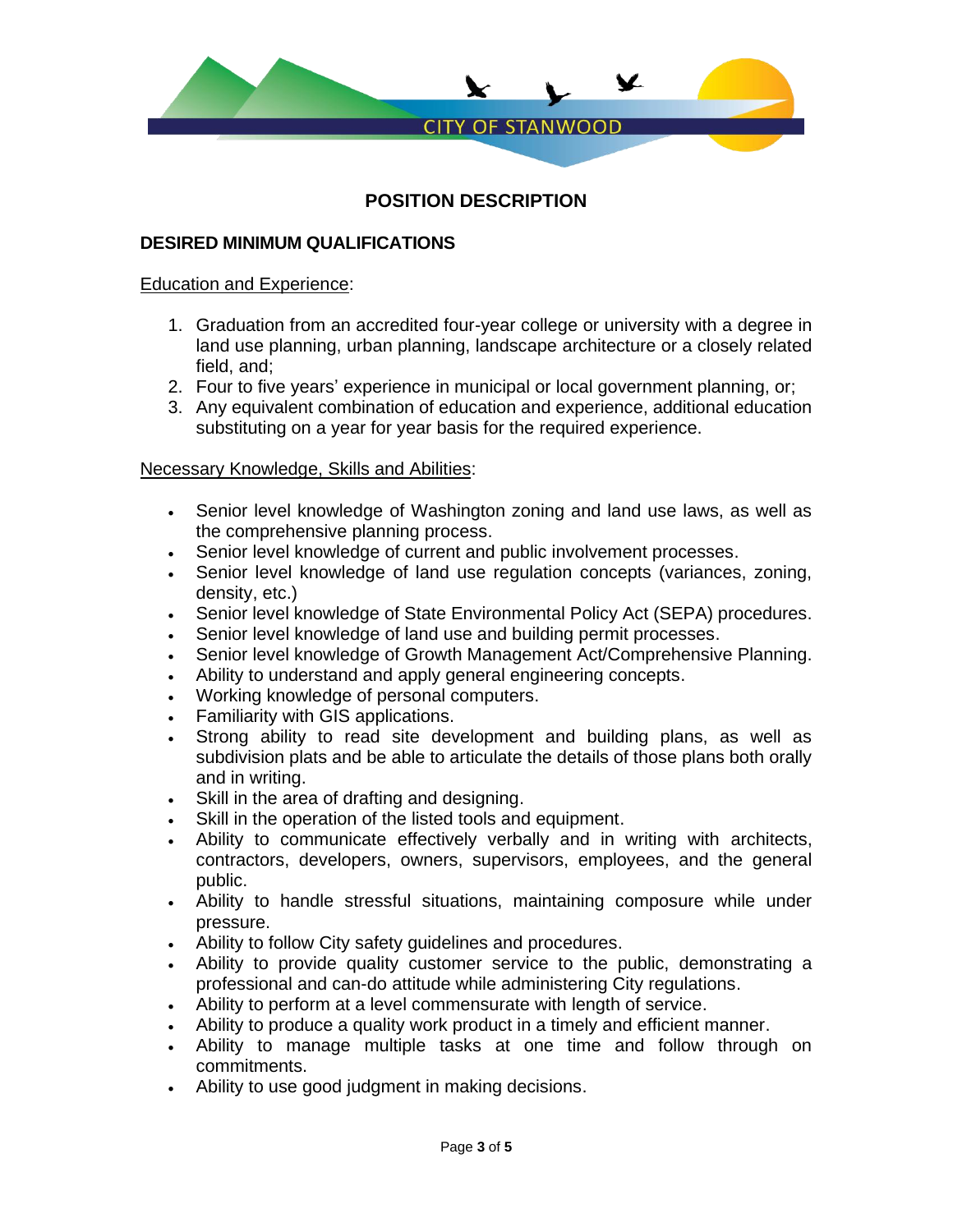

- Ability to provide innovative solutions to difficult problems; taking initiative to take on assignments without being asked.
- Ability to work as a member of and support a team, treating others fairly and consistently and exhibiting a positive attitude.
- Ability to follow rules provided by the City's Code of Conduct and Personnel Policy.

## **SPECIAL REQUIREMENTS**

Washington State Driver's License or ability to obtain one within 30 days and a good driving record is required.

## **TOOLS AND EQUIPMENT USED**

Personal computer, including word processing; motor vehicle; calculator; phone; copy and fax machine; various graphic design tools.

## **PHYSICAL DEMANDS**

The physical demands described here are representative of those that must be met by an employee to successfully perform the essential functions of this job. Reasonable accommodations may be made to enable individuals with disabilities to perform the essential functions.

Work is performed mostly in office settings. Some outdoor work is required in the inspection of various land use developments and construction sites. Hand-eye coordination is necessary to operate computers and various pieces of office equipment.

While performing the duties of this job, the employee is occasionally required to stand or sit; walk; use hands to finger, handle, feel or operate objects, tools, or controls; and reach with hands and arms. The employee is occasionally required to climb or balance; stoop, kneel, crouch, or crawl; talk or hear.

The employee must occasionally lift and/or move up to 10 pounds. Specific vision abilities required by this job include close vision, distance vision, color vision, peripheral vision, depth perception, and the ability to adjust focus

## **WORK ENVIRONMENT**

The work environment characteristics described here are representative of those an employee encounters while performing the essential functions of this job. Reasonable accommodations may be made to enable individuals with disabilities to perform the essential functions.